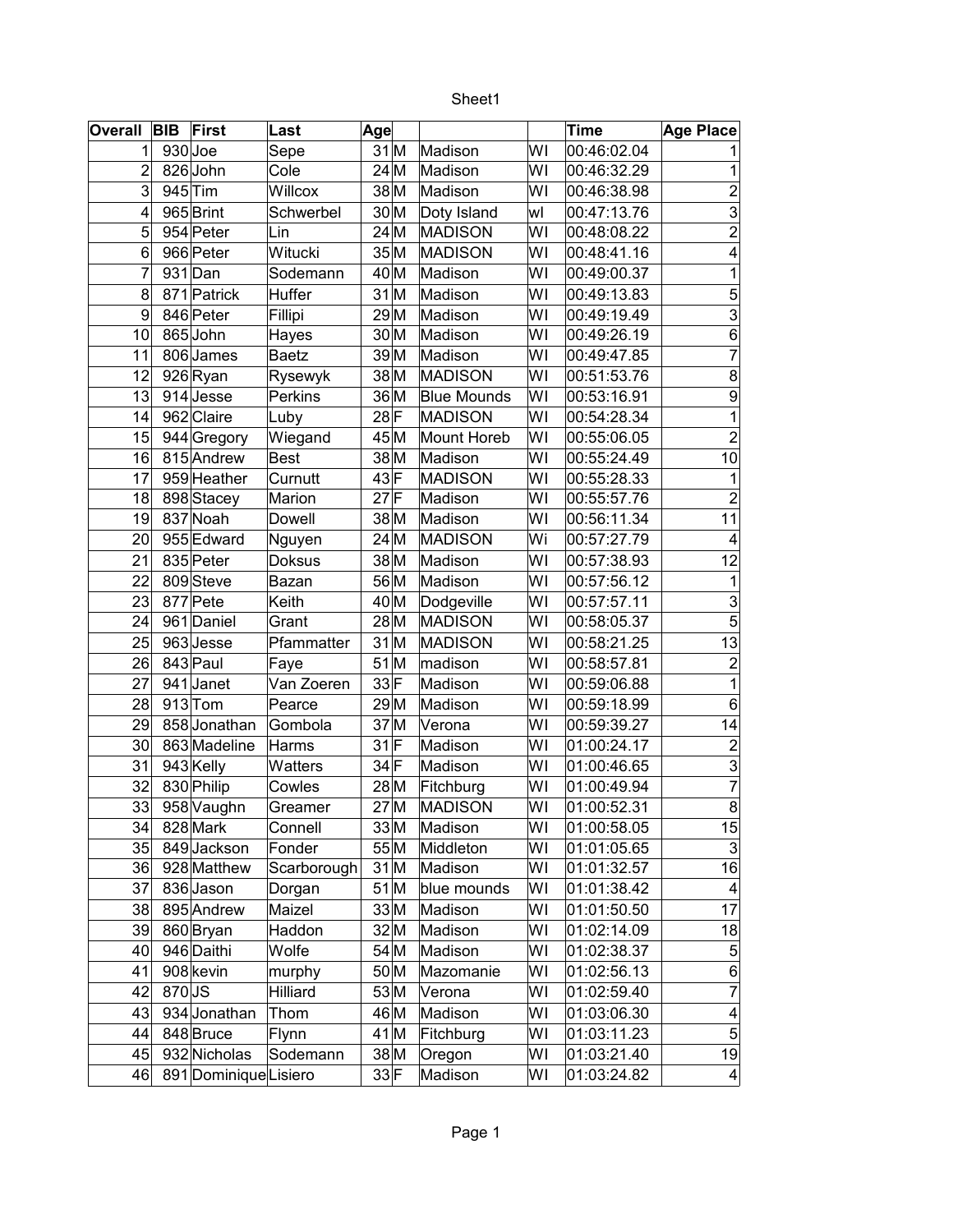| 47        | 920 Neil               | Rainford        | $47$ M        |      | Madison                     | WI       | 01:03:31.27                | 6              |
|-----------|------------------------|-----------------|---------------|------|-----------------------------|----------|----------------------------|----------------|
| 48        | 902 Megan              | McConville      | $31$ F        |      | Madison                     | WI       | 01:03:36.50                | 5              |
| 49        | 859 Sandra             | Gregorich       | $54$ F        |      | Madison                     | WI       | 01:03:39.23                | $\mathbf{1}$   |
| 50        | 883 Nick               | Kruczynski      | 38 M          |      | Middleton                   | WI       | 01:03:45.97                | 20             |
| 51        | 838 Ana                | Dyreson         | $32$ F        |      | madison                     | WI       | 01:03:51.65                | 6              |
| 52        | 841 Michael            | Falk            | 50 M          |      | Madison                     | WI       | 01:04:04.30                | 8              |
| 53        | 881 Sarah              | Kraszewski      | $34$ F        |      | Madison                     | WI       | 01:04:12.07                | $\overline{7}$ |
| 54        | 827Jon                 | Combs           | 52 M          |      | Appleton                    | WI       | 01:04:14.91                | $\overline{9}$ |
| 55        | 855 Josset             | Gauley          | $41$ M        |      | Madison                     | WI       | 01:04:22.54                | 7              |
| 56        | 804 Rob                | Aurit           | 42 M          |      | Dodgeville                  | WI       | 01:04:29.93                | 8              |
| 57        | 861 John               | Hahn            | 49 M          |      | Madison                     | WI       | 01:04:32.91                | 9              |
| 58        | 922 Chris              | Reedy           | 60 M          |      | Muscoda                     | WI       | 01:04:58.84                | $\mathbf{1}$   |
| 59        | 952 Barth              | Zurbuchen       | 62 M          |      | Verona                      | WI       | 01:05:09.35                | $\overline{c}$ |
| 60        | 799 Matt               | Allen           | 38 M          |      | Dodgeville                  | WI       | 01:05:31.54                | 21             |
| 61        | 882 Meredith           | Krejny          | 42 F          |      | Madison                     | WI       | 01:05:33.70                | $\overline{c}$ |
| 62        | 929 DAN                | Seeley          | 37 M          |      | Sun Prairie                 | WI       | 01:05:35.58                | 22             |
| 63        | 916 Andrea             | Poehling        | 44F           |      | Madison                     | WI       | 01:05:38.29                | 3              |
| 64        | 897 Sarah              | Marcotte        | $41$ F        |      | Madison                     | WI       | 01:05:40.74                | 4              |
| 65        | 850 Amy                | Fothergill      | $34$ F        |      | Madison                     | WI       | 01:05:43.31                | 8              |
| 66        | 866 Ann                | Heaslett        | $53$ F        |      | Madison                     | WI       | 01:05:48.09                | $\overline{c}$ |
| 67        | 845 Ann                | Figurski        | 36 F          |      | Madison                     | WI       | 01:05:52.78                | 9              |
| 68        | 956Joel                | May             | 54 M          |      | <b>MADISON</b>              | WI       | 01:06:08.65                | 10             |
| 69        | 921 Steven             | Redd            | 27 M          |      | Madison                     | WI       | 01:06:10.13                | 9              |
| 70        | 862 Wade               | Hanna           | 42 M          |      | Mazomanie                   | WI       | 01:06:18.79                | 10             |
| 71        | 823 Corey              | Campbell        | 27 M          |      | Madison                     | WI       | 01:06:26.68                | 10             |
| 72        | 957 Nick               | White           | 33 M          |      | <b>MADISON</b>              | WI       | 01:06:34.12                | 23             |
| 73        | 964 Anand              | Ayya            | 33 M          |      | Windsor                     | WI       | 01:06:37.29                | 24             |
| 74        | 807Jon                 | <b>Bake</b>     | 34 M          |      | Middleton                   | WI       | 01:06:46.20                | 25             |
| 75        | 813 Brian              | Bentley         | 47 M          |      | Madison                     | WI       | 01:06:54.97                | 11             |
| 76        | 911 Julie              | Olson           | 48F<br>$43$ F |      | Dodgeville                  | WI       | 01:07:05.23                | 5              |
| 77        | 803 Renee              | Aurit           | $42$ F        |      | Dodgeville                  | WI       | 01:07:10.39                | 6              |
| 78        | 876 Rachel             | Keith           |               |      | Dodgeville                  | WI       | 01:07:13.71                | $\overline{7}$ |
| 79        | 886 Victor             | Lai<br>Bradford | 39 M          |      | Madison                     | WI       | 01:07:13.72                | 26<br>27       |
| 80 <br>81 | 820 Ben<br>889 Amanda  | Larsen          | $27$ $F$      | 31 M | Madison<br><b>CEDARBURG</b> | WI<br>WI | 01:07:15.82<br>01:07:19.27 | 3              |
| 82        | 833 Peter              | DeBoer          | 40 M          |      | Brooklyn                    | W١       | 01:08:00.36                | 12             |
| 83        | 805 Brian              | Austin          | 38 M          |      | OREGON                      | WI       | 01:08:21.90                | 28             |
| 84        | 894 Lara               | Mainella        | 46 F          |      | Madison                     | WI       | 01:08:35.16                | 8              |
| 85        | 917 Janice             | Poehlman        | 46 F          |      | Madison                     | WI       | 01:08:38.99                | 9              |
| 86        | 912Jesse               | Papez           | 35 M          |      | <b>DeForest</b>             | WI       | 01:08:42.51                | 29             |
| 87        | 903 Ronald             | Mexico          | $48$ M        |      | Oregon                      | WI       | 01:08:48.55                | 13             |
| 88        | 808 Lori               | <b>Barrow</b>   | $29$ F        |      | Madison                     | WI       | 01:08:59.31                | 4              |
| 89        | $901$ Tom              | McClintock      | 65 M          |      | Madison                     | WI       | 01:09:19.84                | 3              |
| 90        | 909 Sheila             | O'Brien         | $39$ F        |      | Mount Horeb                 | WI       | 01:09:21.65                | 10             |
| 91        | 937 Christophe Tilmann |                 | 43 M          |      | Madison                     | WI       | 01:09:26.40                | 14             |
| 92        | 857 Andra              | Ghent           | $38$ F        |      | Madison                     | W١       | 01:10:45.68                | 11             |
| 93        | 822 Nancy              | Buytendorp      | 50 F          |      | Winona                      | MN       | 01:10:48.72                | 3              |
|           |                        |                 |               |      |                             |          |                            |                |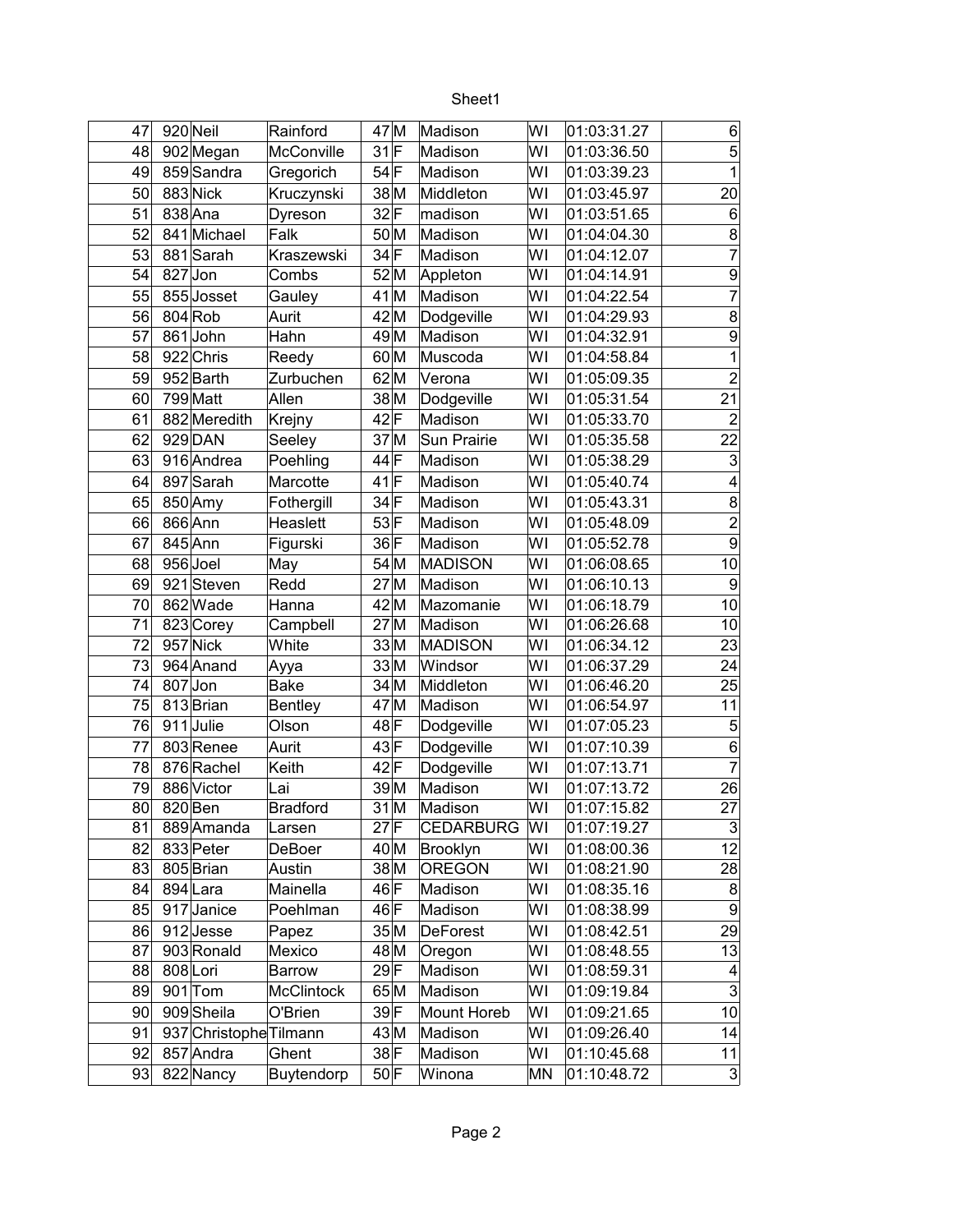| 94         |          | 940 Jerry                     | Turpin             | $\overline{38}$ M |      | Madison                        | WI        | 01:11:06.41                | 30                            |
|------------|----------|-------------------------------|--------------------|-------------------|------|--------------------------------|-----------|----------------------------|-------------------------------|
| 95         |          | 864 Aaron                     | Hartman            | 37 M              |      | Prairie du Sac                 | WI        | 01:11:09.22                | 31                            |
| 96         |          | 910 William                   | OBrien             | 56 M              |      | Madison                        | WI        | 01:11:27.89                | 11                            |
| 97         |          | 905 Timothy                   | Moermond           | 48 M              |      | MIDDLETON                      | WI        | 01:11:36.55                | 15                            |
| 98         |          | 878 Nicole                    | Kime               | 46F               |      | Madison                        | WI        | 01:11:41.23                | 10                            |
| 99         |          | 821 Markus                    | <b>Brauer</b>      | 52 M              |      | Madison                        | WI        | 01:12:07.64                | 12                            |
| 100        |          | 960 Elizabeth                 | Tomaszewski        | $27$ F            |      | <b>MADISON</b>                 | WI        | 01:12:09.74                | $\overline{5}$                |
| 101        | 853 lan  |                               | Gatley             | 36 M              |      | Madison                        | W١        | 01:12:21.62                | 32                            |
| 102        |          | 879 Courtney                  | Klaus              | $41$ F            |      | Madison                        | WI        | 01:13:02.78                | 11                            |
| 103        |          | 947 Ryan                      | Wood               | 34 M              |      | Verona                         | WI        | 01:13:14.00                | 33                            |
| 104        |          | 844 Abigail                   | Fifer              | $41$ F            |      | Mt Horeb                       | W١        | 01:13:21.36                | 12                            |
| 105        |          | 892 Anne-Mari Lozeau          |                    | $48$ F            |      | Middleton                      | W١        | 01:14:17.91                | 13                            |
| 106        |          | 925 Robin                     | Rohwer             | $29$ F            |      | Madison                        | W١        | 01:14:25.79                | $\boldsymbol{6}$              |
| 107        |          | 899 Guy                       | Martin             | 49 M              |      | Mt. Horeb                      | WI        | 01:14:37.46                | 16                            |
| 108        | 868 Bill |                               | Heifner            | $61$ M            |      | Oregon                         | WI        | 01:14:39.07                | $\overline{\mathbf{4}}$       |
| 109        |          | 832 Jennyffer                 | Cruz Bernal        | $34$ F            |      | Madison                        | WI        | 01:14:48.13                | 12                            |
| 110        |          | $919$ Bob                     | Quinlan            | 56 M              |      | Winona                         | <b>MN</b> | 01:14:52.92                | 13                            |
| 111        |          | 872 Atul                      | Ingle              | 29 M              |      | Madison                        | W١        | 01:14:55.50                | 11                            |
| 112        |          | $939$ Ted                     | Tuchalski          | $31$ M            |      | Sun Prairie                    | WI        | 01:15:18.12                | 34                            |
| 113        |          | 851 Sophia                    | Friedson-Ride      | $34$ F            |      | Madison                        | WI        | 01:15:43.39                | 13                            |
| 114        |          | 810 Doug                      | Beachy             | 40 M              |      | Madison                        | WI        | 01:16:19.97                | 17                            |
| 115        |          | 856 Laura                     | Gebhardt           | 35 F              |      | Madison                        | W١        | 01:16:23.11                | 14                            |
| 116        |          | 840 Andrew                    | Faisman            | 26 M              |      | Madison                        | W١        | 01:16:48.22                | 12                            |
| 117        |          | 942 Willi                     | VanHaren           | 66 M              |      | Verona                         | WI        | 01:17:04.02                | 5                             |
| 118        |          | 811 Holly                     | Bender             | $34$ F            |      | Madison                        | W١        | 01:18:32.21                | 15                            |
| 119        |          | 812 Jaclyn                    | <b>Bender</b>      | $29$ F            |      | Madison                        | WI        | 01:18:34.13                | $\overline{7}$                |
| 120        |          | 875 Peter                     | Kammer             | 50 M              |      | Madison                        | W١        | 01:19:35.00                | 14                            |
| 121        |          | 885 Kara                      | Kulke              | 35 F              |      | <b>MADISON</b>                 | WI        | 01:19:47.86                | 16                            |
| 122        |          | 890 Jennifer                  | Leibfried          | 36 F              |      | Mount Horeb                    | WI        | 01:20:00.66                | 17                            |
| 123<br>124 |          | 935 Kara<br>887 Alexandra Lai | Thomas             | $47$ F<br>26 F    |      | <b>MOUNT HOREWI</b><br>Madison | W١        | 01:20:02.26                | 14<br>8                       |
|            | 915 Ed   |                               |                    | $44$ M            |      |                                | WI        | 01:20:17.73<br>01:20:25.28 |                               |
| 125<br>126 |          | 918Geri                       | Pierick<br>Quinlan | $55$ F            |      | Oregon<br>Winona               | MN        | 01:20:36.76                | 18<br>$\overline{\mathbf{4}}$ |
| 127        |          |                               |                    |                   | 51 M |                                | WI        |                            | 15                            |
| 128        |          | 896 John<br>817 Andrew        | mallecki<br>Bills  |                   | 34 M | madison<br>Sun Prairie         | WI        | 01:21:36.46<br>01:21:40.93 | 35                            |
| 129        |          | 867 Shawn                     | Heider             | 37 M              |      | Dickeyville                    | WI        | 01:22:35.50                | 36                            |
| 130        |          | 874 Mark                      | Johnson            | 53 M              |      | Preston                        | MN        | 01:23:07.83                | 16                            |
| 131        |          | 831 Lindsey                   | Creighton          | $27$ F            |      | <b>Mount Horeb</b>             | W١        | 01:23:09.44                | 9                             |
| 132        |          | 873 Nicole                    | Jenkins            | $38$ F            |      | Madison                        | W١        | 01:23:46.26                | 18                            |
| 133        |          | 880 Kristen                   | Klingbiel          | 26 F              |      | Madison                        | W١        | 01:25:58.06                | 10                            |
| 134        |          | 923Lynda                      | Rickoff            | $57$ F            |      | Winona                         | MN        | 01:28:29.88                | 5                             |
| 135        |          | 906 Lisa                      | Moon               | $38$ F            |      | Madison                        | W١        | 01:28:45.05                | 19                            |
| 136        |          | 814 Prentice                  | Berge              | 54 M              |      | Madison                        | W١        | 01:29:01.72                | 17                            |
| 137        |          | 904 Brian                     | <b>Miles</b>       | 31 M              |      | Madison                        | WI        | 01:29:40.88                | 37                            |
| 138        |          | 927 Kate                      | Salameh            | $34$ F            |      | Milwaukee                      | W١        | 01:30:14.62                | 20                            |
| 139        |          | 936 Katy                      | Thostenson         | $29$ F            |      | Madison                        | W١        | 01:31:48.67                | 11                            |
| 140        |          | 798 Kristin                   | Aldridge           | 32 F              |      | <b>DeForest</b>                | WI        | 01:32:05.26                | 21                            |
|            |          |                               |                    |                   |      |                                |           |                            |                               |